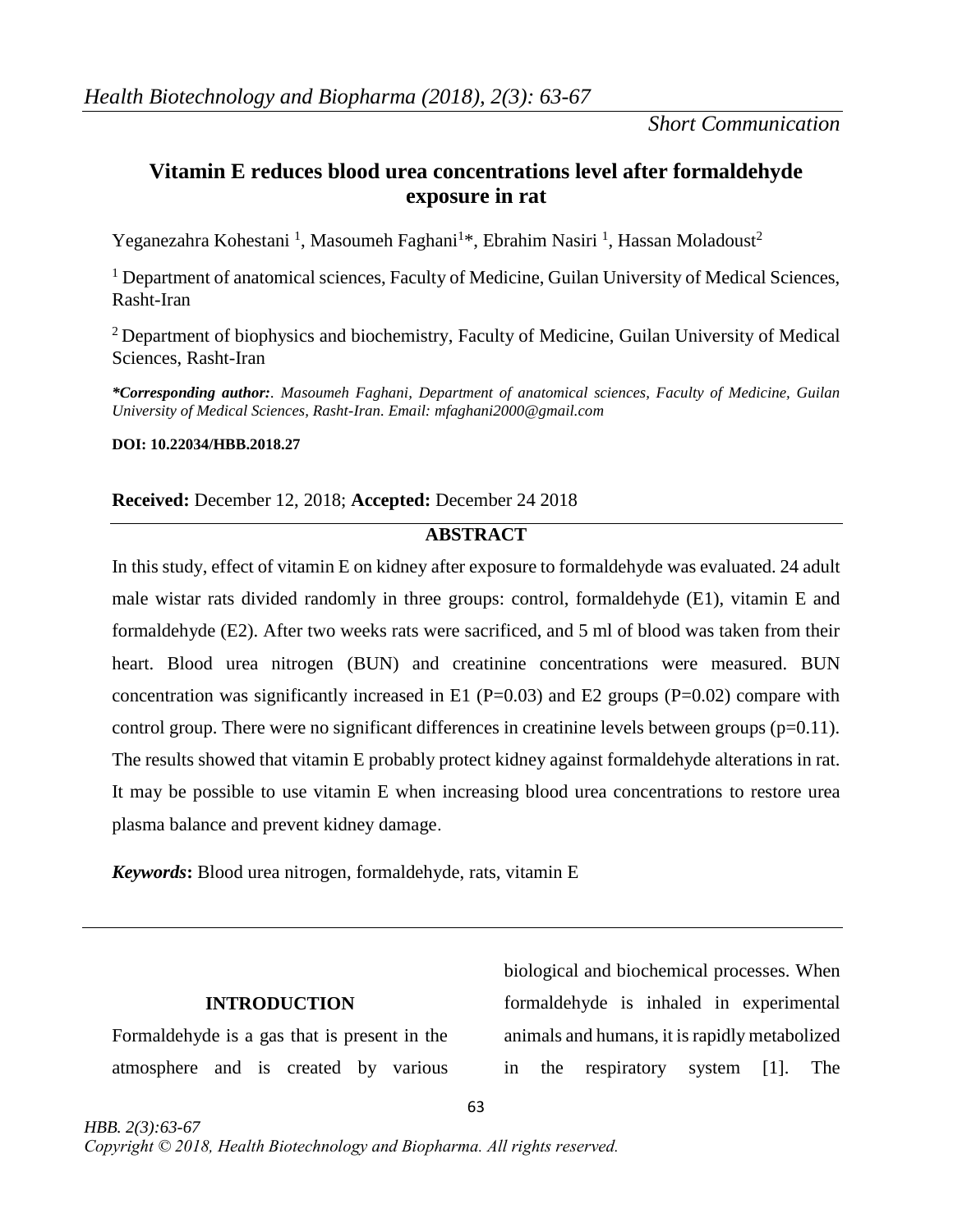formaldehyde is genotoxic in vitro and probably genotoxic at the place of contact *in vivo* [2]. It is classified as a carcinogen for humans and causes diseases such as nasopharyngeal cancer [3]. Formaldehyde also found in all cells of the body, and is produced in the metabolism of amino acids of methionine, glycine and serine [4]. In our previous study had shown that formaldehyde induced production of free radicals in the body [5]. In the other hand, some places such as laboratories of pathology, anatomy, wood and food processing industries are in the high exposure levels (exceeding the 0.5 mg/mg) and people need to receive something to protect them from harmful effect of formaldehyde [3,6].

Antioxidants such as vitamins A, C, E could reduce free radicals, and protect body from the harmful effects of this substance [7]. Vitamin E is a family of lipid-soluble vitamins, it acts as an antioxidant in the cells and protect plasma membrane integrity from drug and chemical Toxicology [8]. The kidneys are one of the important organs in the body, which can cause damage from the oxidant agent due to the high circulation of blood in the glomerulus. The urinary system is studied in most of the routine protocols for testing toxicity of toxic material on body. Researchers showed that urea and creatinine levels in the serum of rats can be used as an

*Faghani et al. Vitamin E on blood urea concentrations* indicator of kidney function [9]. As above description, we decided to investigate the effect of the protective potential of vitamin E on formaldehyde-induced damage in the male rat kidney.

## **MATERIALS AND METHODS**

In this experimental study, a total of 24 adult male wistar rats (aged 8-10 weeks, weight 250-300 g) divided randomly in three groups (8 in each group): A:control group A, B: formaldehyde group E1, C:vitamin E and formaldehyde Group E2. Animals were housed for 1 week in 12- h darkness and brightness conditions, room temperature of 27 °C  $\pm$ 1 °C and had free access to water and food. Animals were handled according to the Guilan university of medical sciences, animal care and committee protocols. Group A received 1 ml of intraperitoneal normal saline. Group E1 received 10 mg/kg of intraperitoneal formaldehyde and Group E2, received 10 mg/kg of formaldehyde and 30 mg/kg of intraperitoneal vitamin E for two weeks. 24 h after receiving the last dose of vitamin E and formaldehyde, rats were sacrificed after induction of general anesthesia by chloroform, and 5 ml of blood was taken from the heart of the rats with sterile syringe. Then the specimens were centrifuged at 4000 rpm for 10 min and stored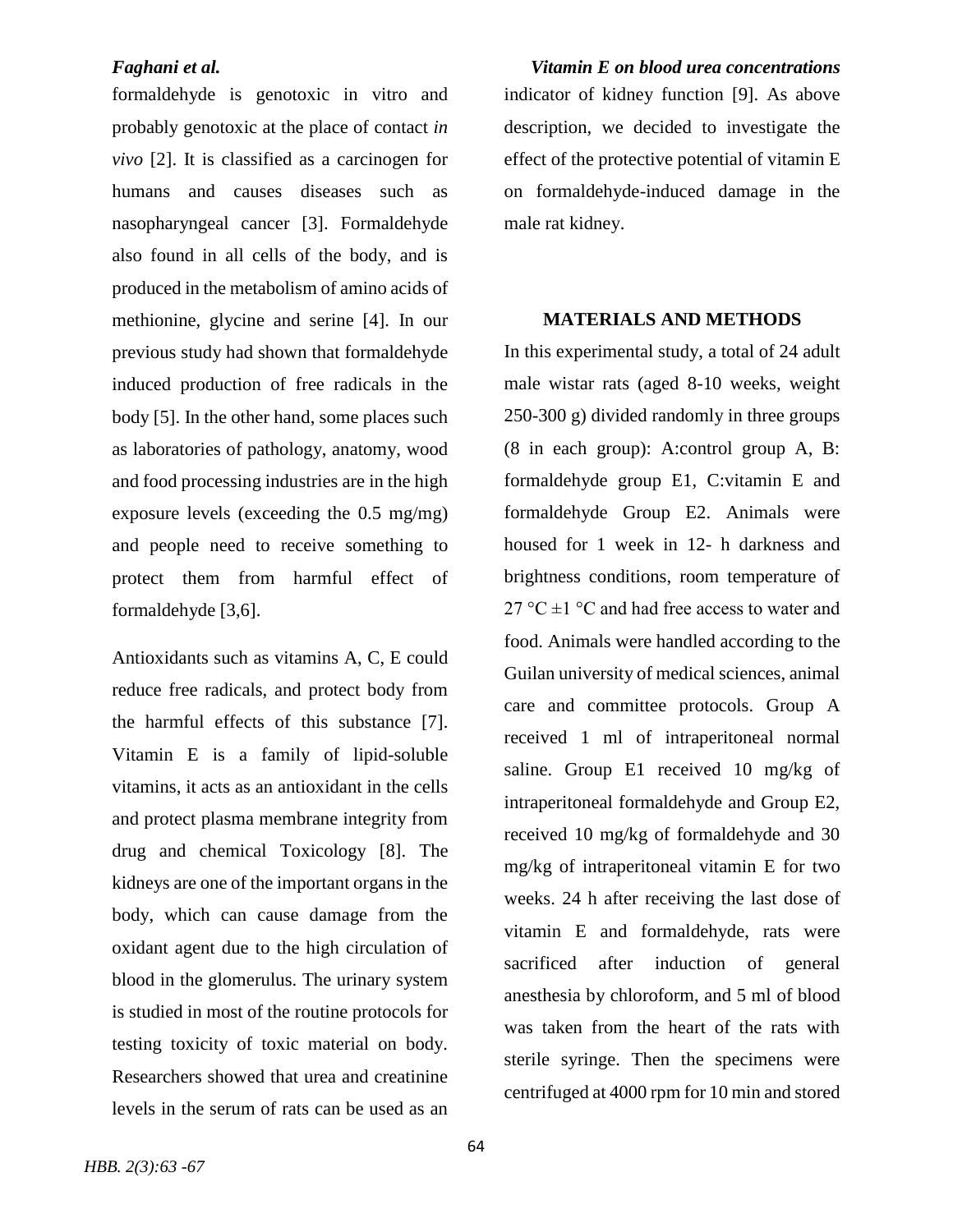at -20 °C for until test were performed. BUN and creatinine concentrations were measured with creatinine and urea UV Pars Azmoon detection kit based on their specific kits protocols. Data analyses were performed using SPSS version 18. The difference between the mean values of continuous variables was test with one-way ANOVA. All the data are presented as mean± standard deviation (SD). P values  $< 0.05$  were considered statistically significant.

# *Faghani et al. Vitamin E on blood urea concentrations* **RESULTS**

The amount of the BUN indicated that formaldehyde could significantly increase the BUN concentration of E1 group compare with control and also E2 groups (p=0.03 and p=0.02 respectively). Our data showed that application of formaldehyde and vitamin E reduced BUN concentration to levels similar to control group  $(p=0.85)$  (table 1). There were no significant differences in creatinine levels between groups.

## **Table1.** The mean of BUN and creatinine concentration of treated groups

| <b>Parameter</b>        | <b>Control</b>  | E1               | E2               | P value |
|-------------------------|-----------------|------------------|------------------|---------|
| BUN(mg/dl)              | $37.50\pm 6.30$ | $46.21 \pm 3.93$ | $37.17 \pm 3.93$ | $0.03*$ |
| $C$ reatinine $(mg/dl)$ | $0.46 \pm 0.04$ | $0.56 \pm 0.12$  | $0.51 \pm 0.07$  |         |

**\*** Significantly different from control by ANOVA, P<0.05. E1: Experimental group1, E2: Experimental group2, Blood Urea Nitrogen (BUN)

### **DISCUSSION**

These results are consistent with previous reports which use from Radix paeoniiae and Curcuma Longa respectively as antioxidant agents to reduce the BUN concentration [10,11]. On the other hand, some reports revealed that in serum urea levels was

significantly decrease following the administration of vitamin E, vitamin C, and selenium [8,12]. This data was in accordance with our study, and perhaps the disruption of the urea cycle could lead to a reduction in its production.

Renal metabolism is damaged in exposure of some oxidant agents such as formaldehyde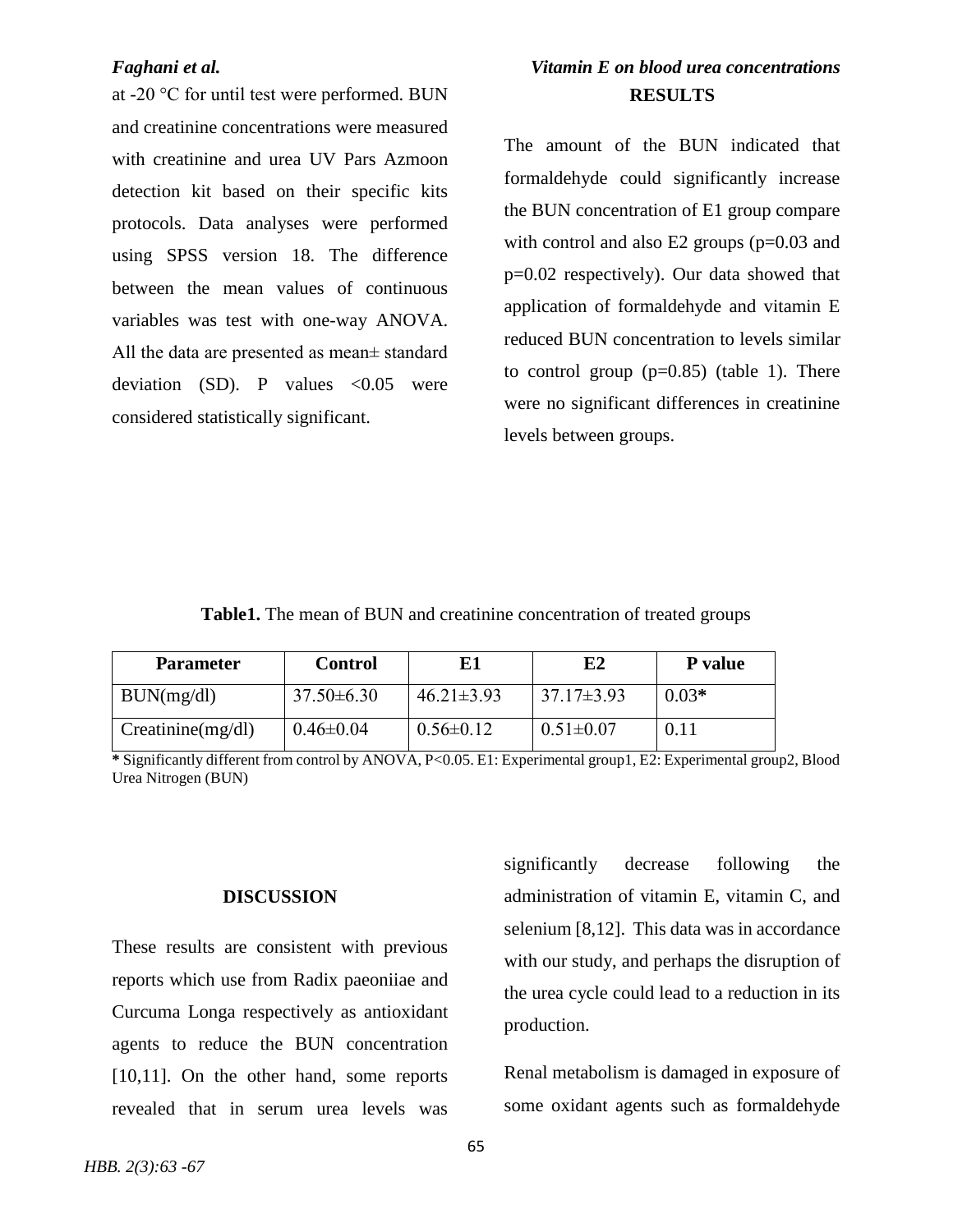injection and vitamin E, and C might modulate the toxicity through the antioxidative mechanism [8,12,13]. Researchers showed that for investigation of nephrotoxicity caused by toxic substances, Creatinine and urea are susceptible biomarker that used for the assessment of kidney function [14]. We showed previously histopathological alteration in rat kidney treated with formaldehyde and these changes were significantly reduced in the rats receiving vitamin E and formaldehyde [13]. It seems may be vitamin E give affect the metabolism of water, the permeability of substances and finally release urea from the kidneys.

The levels of measured creatinine in this study were very low (the mean of creatinine concentration was  $0.46 \pm 0.04$  mg/dl). At first, this may be related to low weight and also low muscular mass of rats. The creatinine concentrations had no significant difference among control and experimental groups. Plasma creatinine usually is a product of the metabolism of creatine in skeletal muscle and the normal range of human plasma creatinine is 0.5-1.2mg/dl. Creatinine is easily refined in glomeruli and is not absorbed again and excretion of creatinine by the gastrointestinal system increases in progressive renal failure [15]. Second, as a result of tubular secretion of creatinine and

*Faghani et al. Vitamin E on blood urea concentrations* the damage of the renal tissue by formaldehyde may alter the amount of creatinine in the plasma. We did not measure creatinine in rat urine, Creatinine may be excreted excessively in the urine and this has affected the plasma level in this study.

## **CONCLUSION**

The present study demonstrated that vitamin E protected the kidney against formaldehyde -induced alterations in rat. It may be possible to use vitamin E when increased blood urea concentrations to restore urea plasma balance and prevent kidney damage.

### **REFERENCES**

**[1].** Yu J, Wang S, Low J, Xiao W. Enhanced photocatalytic performance of direct Zscheme gC 3 N 4–TiO 2 photocatalysts for the decomposition of formaldehyde in air. *Phys Chem Chem Phys,* 2013; 15(39): 16883- 90.

**[2].** [Salthammer](https://pubs.acs.org/author/Salthammer%2C+Tunga) T. [Mentese](https://pubs.acs.org/author/Mentese%2C+Sibel) S, [Marutzky](https://pubs.acs.org/author/Marutzky%2C+Rainer) R. formaldehyde in the indoor environment. *Chem Rev,* 2010; 110 (4): 2536–72.

**[3].** [Tang X,](https://www.ncbi.nlm.nih.gov/pubmed/?term=Tang%20X%5BAuthor%5D&cauthor=true&cauthor_uid=19589601) [Bai Y,](https://www.ncbi.nlm.nih.gov/pubmed/?term=Bai%20Y%5BAuthor%5D&cauthor=true&cauthor_uid=19589601) [Duong A,](https://www.ncbi.nlm.nih.gov/pubmed/?term=Duong%20A%5BAuthor%5D&cauthor=true&cauthor_uid=19589601) [Smith MT,](https://www.ncbi.nlm.nih.gov/pubmed/?term=Smith%20MT%5BAuthor%5D&cauthor=true&cauthor_uid=19589601) [Li](https://www.ncbi.nlm.nih.gov/pubmed/?term=Li%20L%5BAuthor%5D&cauthor=true&cauthor_uid=19589601)  [L,](https://www.ncbi.nlm.nih.gov/pubmed/?term=Li%20L%5BAuthor%5D&cauthor=true&cauthor_uid=19589601) [Zhang L.](https://www.ncbi.nlm.nih.gov/pubmed/?term=Zhang%20L%5BAuthor%5D&cauthor=true&cauthor_uid=19589601) Formaldehyde in China: production, consumption, exposure levels, and health effects. *[Environ Int,](https://www.ncbi.nlm.nih.gov/pubmed/?term=Formaldehyde+in+China%3A+production%2C++consumption%2C+exposure+levels%2C+and+health+effects)* 2009; 35 (8): 1210-24.

**[4].** [Checkoway H,](https://www.ncbi.nlm.nih.gov/pubmed/?term=Checkoway%20H%5BAuthor%5D&cauthor=true&cauthor_uid=22983399) [Boffetta P,](https://www.ncbi.nlm.nih.gov/pubmed/?term=Boffetta%20P%5BAuthor%5D&cauthor=true&cauthor_uid=22983399) [Mundt DJ,](https://www.ncbi.nlm.nih.gov/pubmed/?term=Mundt%20DJ%5BAuthor%5D&cauthor=true&cauthor_uid=22983399) [Mundt KA.](https://www.ncbi.nlm.nih.gov/pubmed/?term=Mundt%20KA%5BAuthor%5D&cauthor=true&cauthor_uid=22983399) Critical review and synthesis of